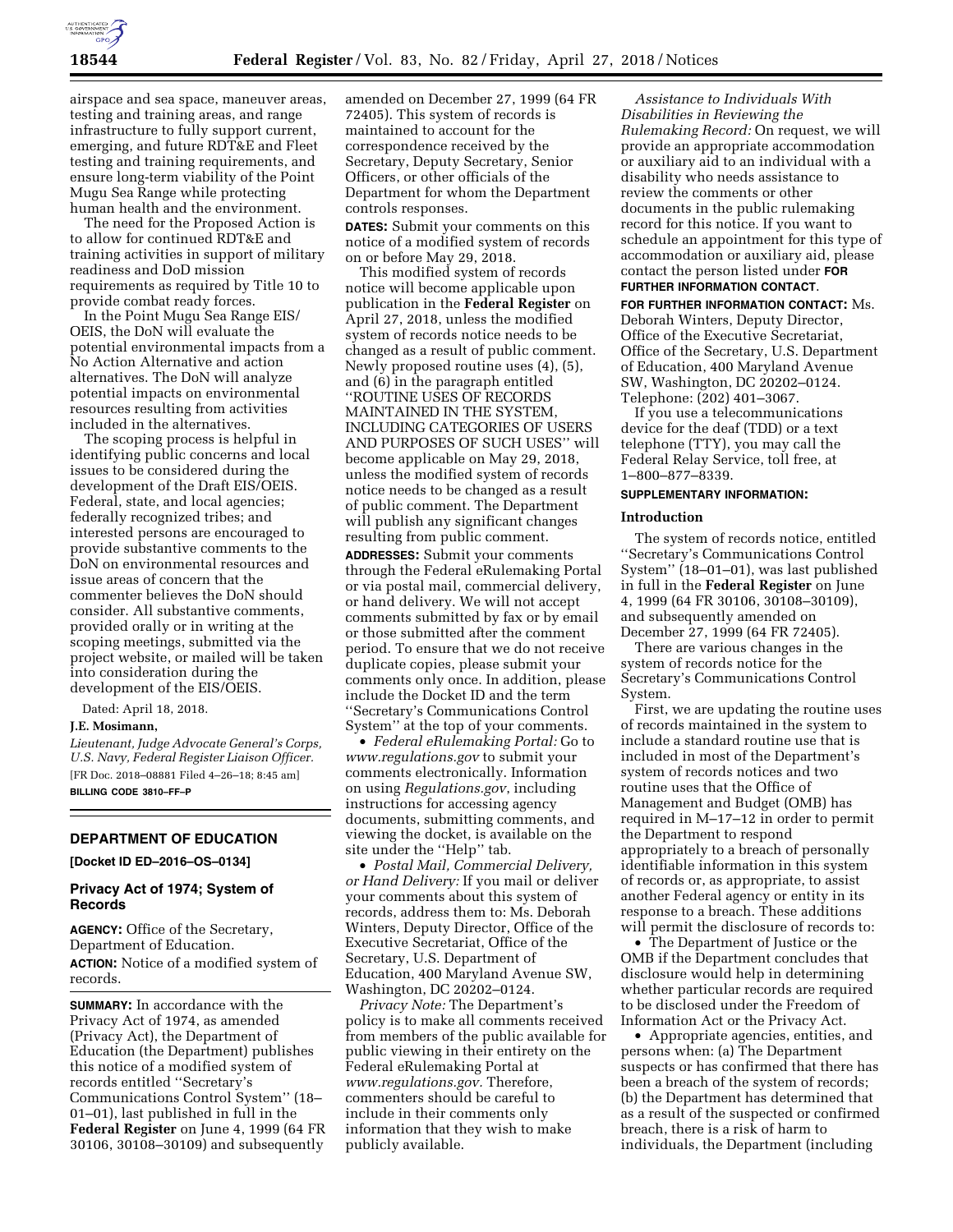its information systems, programs, and operations), the Federal Government, or national security; and (c) the disclosure made to such agencies, entities, and persons is reasonably necessary to assist in connection with the Department's efforts to respond to the suspected or confirmed breach or to prevent, minimize, or remedy such harm.

• Another Federal agency or Federal entity when the Department determines that information from this system of records is reasonably necessary to assist the recipient agency or entity in: (a) Responding to a suspected or confirmed breach, or (b) preventing, minimizing, or remedying the risk of harm to individuals, the recipient agency or entity (including its information systems, programs, and operations), the Federal Government, or national security, resulting from a suspected or confirmed breach.

Second, we are updating the policies and practices for storage of records to eliminate the reference to the use of ''computer disks'' as a storage device and to indicate instead that electronic records are stored on servers and on backup media. We are updating the policies and practices for retrieval of records to clarify that, in addition to retrieving records by subject matter, name of the individual, or the document's control number, records also may be retrieved by any other data element included on the data input screen. We are updating the policies and practices for retention and disposal of records to eliminate language stating that ''control records on computers'' are stored indefinitely. In addition, we are modifying the description of records retention and disposition to reflect the current Department records schedules covering records in this system. Further, we are updating the section of the notice entitled ''ADMINISTRATIVE, TECHNICAL, AND PHYSICAL SAFEGUARDS'' to indicate that electronic documents can only be accessed by authorized individuals using a key card and a secure password.

Third, we are updating the record access procedures and the notification procedures by adding that the Department may, in order to process these requests, ask for any other identifying information needed to distinguish between individuals with the same name.

*Accessible Format:* Individuals with disabilities can obtain this document in an accessible format (*e.g.,* braille, large print, audiotape, or compact disc) on request to the person listed under **FOR FURTHER INFORMATION CONTACT**.

# *Electronic Access to This Document:*

The official version of this document is

the document published in the **Federal Register**. You may access the official edition of the **Federal Register** and the Code of Federal Regulations via the Federal Digital System at: *[www.gpo.gov/](http://www.gpo.gov/fdsys)  [fdsys.](http://www.gpo.gov/fdsys)* At this site you can view this document, as well as all other documents of this Department published in the **Federal Register**, in text or Portable Document Format (PDF). To use PDF you must have Adobe Acrobat Reader, which is available free at the site. You may also access documents of the Department published in the **Federal Register** by using the article search feature at: *[www.federalregister.gov.](http://www.federalregister.gov)* Specifically, through the advanced search feature at this site, you can limit your search to documents published by the Department.

Dated: April 23, 2018.

# **Betsy DeVos,**

*Secretary of Education.* 

For the reasons discussed in the preamble, the Deputy Director, Executive Secretariat, Office of the Secretary, U.S. Department of Education (Department or ED), publishes a notice of a modified system of records notice to read as follows:

## **SYSTEM NAME AND NUMBER**

#### **Secretary's Communications Control System (18–01–01)**

## **SECURITY CLASSIFICATION:**

Unclassified.

### **SYSTEM LOCATION:**

Office of the Secretary, 400 Maryland Avenue SW, Washington, DC 20202– 0124.

#### **SYSTEM MANAGER(S):**

Executive Secretariat, Office of the Secretary, 400 Maryland Avenue SW, Washington, DC 20202–0124.

# **AUTHORITY FOR MAINTENANCE OF THE SYSTEM:**  5 U.S.C. 301.

#### **PURPOSE(S) OF THE SYSTEM:**

This system of records is maintained to account for the correspondence received by the Department, including correspondence regarding individual concerns and complaints regarding programs administered by the Secretary.

#### **CATEGORIES OF INDIVIDUALS COVERED BY THE SYSTEM:**

This system contains records about individuals who correspond with the Secretary, Deputy Secretary, Senior Officers, or other officials of the Department for whom the Department controls responses.

#### **CATEGORIES OF RECORDS IN THE SYSTEM:**

This system includes the following types of records: (1) The official correspondence files of each principal office within the Department and, where applicable, a principal office's component office, specifically the hard copies of official documents and electronic images of certain incoming and outgoing documents; (2) control information from the Secretary's, Deputy Secretary's, Senior Officers', and other officials' correspondence that includes a subject narrative, contact information for the sender, the name of the organization drafting the response, and the type of action required from the Department; and (3) records of responses to some telephone inquiries where officials determine that a written response should be controlled.

#### **RECORD SOURCE CATEGORIES:**

Records are derived from documents addressed to or issued by the Secretary, the Deputy Secretary, Senior Officials, or other officials of the Department.

#### **ROUTINE USES OF RECORDS MAINTAINED IN THE SYSTEM, INCLUDING CATEGORIES OF USERS AND PURPOSES OF SUCH USES:**

The Department may disclose information contained in a record in this system of records under the routine uses listed in this system of records without the consent of the individual if the disclosure is compatible with the purpose for which the record was collected. These disclosures may be made on a case-by-case basis or, if the Department has complied with the computer matching requirements of the Privacy Act of 1974, as amended (Privacy Act), under a computer matching agreement.

(1) *Government and Private Organization Disclosure.* The Department may disclose records to governmental entities and private organizations as necessary to resolve complaints, provide guidance, respond to requests for documents and information, or address concerns regarding those entities and organizations.

(2) *Congressional Disclosure.* The Department may disclose records to a member of Congress from the record of an individual in response to an inquiry from the member made at the written request of that individual. The member's right to the information is no greater than the right of the individual who requested it.

(3) *Litigation and Alternative Dispute Resolution (ADR) Disclosures.* 

(a) *Introduction.* In the event that one of the parties listed in subparagraphs (i) through (v) is involved in judicial or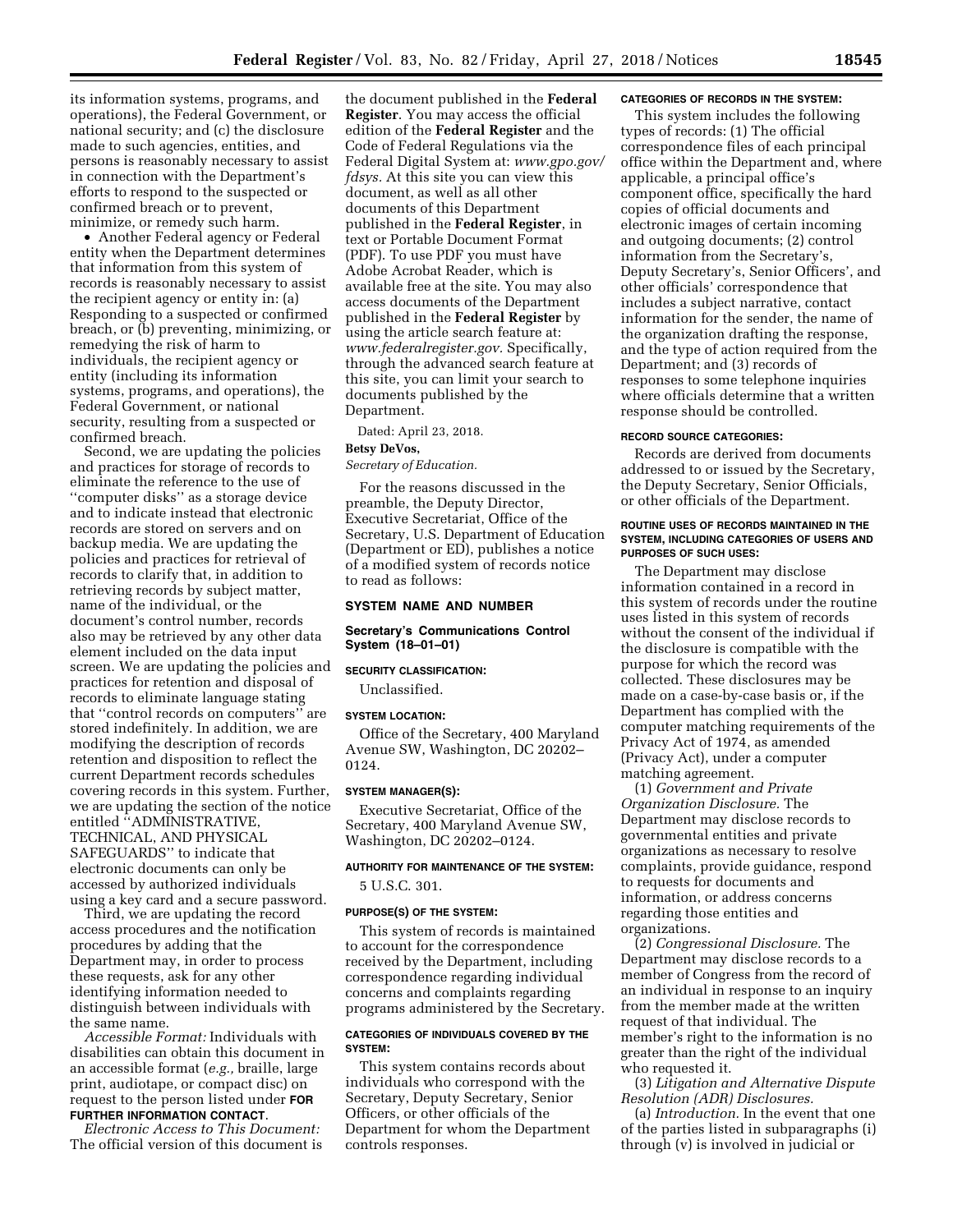administrative litigation or ADR, or has an interest in judicial or administrative litigation or ADR, the Department may disclose certain records to the parties described in paragraphs (b), (c), or (d) of this routine use under the conditions specified in those paragraphs:

(i) The Department or any component of the Department;

(ii) Any Department employee in his or her official capacity;

(iii) Any Department employee in his or her individual capacity if the Department of Justice (DOJ) has agreed to or has been requested to provide or arrange for representation for the employee;

(iv) Any Department employee in his or her official capacity if the Department has agreed to represent the employee; or

(v) The United States if the Department determines that the judicial or administrative litigation is likely to affect the Department or any of its components.

(b) *Disclosure to the DOJ.* If the Department determines that disclosure of certain records to the Department of Justice (DOJ) is relevant and necessary to the judicial or administrative litigation or ADR, the Department may disclose those records as a routine use to the DOJ.

(c) *Adjudicative Disclosure.* If the Department determines that disclosure of certain records to an adjudicative body before which the Department is authorized to appear, or to a person or entity designated by the Department or otherwise empowered to resolve or mediate disputes, is relevant and necessary to the judicial or administrative litigation or ADR, the Department may disclose those records as a routine use to that adjudicative body, person, or entity.

(d) *Disclosure to Parties, Counsels, Representatives, or Witnesses.* If the Department determines that disclosure of certain records to a party, counsel, representative, or witness is relevant and necessary to the judicial or administrative litigation or ADR, the Department may disclose those records as a routine use to the party, counsel, representative, or witness.

(4) *Freedom of Information Act (FOIA) and Privacy Act Advice Disclosure.* The Department may disclose records to DOJ or the Office of Management and Budget if the Department concludes that disclosure would help in determining whether particular records are required to be disclosed under the FOIA or the Privacy Act.

(5) *Disclosure in the Course of Responding to a Breach of Data.* The Department may disclose records from

this system to appropriate agencies, entities, and persons when: (a) The Department suspects or has confirmed that there has been a breach of the system of records; (b) the Department has determined that as a result of the suspected or confirmed breach, there is a risk of harm to individuals, the Department (including its information systems, programs, and operations), the Federal government, or national security; and (c) the disclosure made to such agencies, entities, and persons is reasonably necessary to assist in connection with the Department's efforts to respond to the suspected or confirmed breach or to prevent, minimize, or remedy such harm.

(6) *Disclosure in the Course of Another Federal Agency or Federal Entity Responding to a Breach of Data.*  The Department may disclose records from this system of records to another Federal agency or Federal entity when the Department determines that information from this system of records is reasonably necessary to assist the recipient agency or entity in: (a) Responding to a suspected or confirmed breach, or (b) preventing, minimizing, or remedying the risk of harm to individuals, the recipient agency or entity (including its information systems, programs, and operations), the Federal Government, or national security, resulting from a suspected or confirmed breach.

### **POLICIES AND PRACTICES FOR STORAGE OF RECORDS:**

The records are maintained in hard copy in standard file cabinets and electronically on servers and on backup media.

#### **POLICIES AND PRACTICES FOR RETRIEVAL OF RECORDS:**

Files are indexed and retrievable by subject, name of the individual, any other data element included on the data input screen, or the document's control number assigned at the time the correspondence is logged into the Department.

#### **POLICIES AND PROCEDURES FOR RETENTION AND DISPOSAL OF RECORDS:**

All records are retained and disposed of in accordance with Department Records Schedule 062: Significant Correspondence (N1–441–08–19) (ED 062) and Department Records Schedule 063: General Correspondence (N1–441– 08–13) (ED 063).

Records covered by ED 062 are considered permanent. Permanent nonelectronic records covered by ED 062 are transferred to the National Archives and Records Administration (NARA) 10 years after cut-off. Cut-off

occurs annually. Permanent electronic records covered by ED 062 are transferred to NARA every 5 years, with any related documentation and external finding aids, as specified in 36 CFR 1228.70 or standards applicable at the time.

Records covered by ED 063 are considered temporary and are destroyed/deleted 2 years after cut-off. Cut-off occurs annually.

#### **ADMINISTRATIVE, TECHNICAL, AND PHYSICAL SAFEGUARDS:**

All physical access to the Department sites are controlled and monitored by security personnel who check each individual entering the building for his or her employee or visitor badge. During working hours, direct access to the file cabinets is limited to authorized staff. During nonworking hours, the rooms in which the file cabinets are located are locked and only those individuals with access to those rooms can access the hard copies of records. The electronic documents can only be accessed by authorized individuals using a key card and a secure password.

## **RECORD ACCESS PROCEDURES:**

To gain access to records regarding you in this system of records, contact the system manager at the address listed above. You must provide necessary particulars such as your name, the date of the subject documents, a reasonable description of the subject matter of the issue involved, and any other identifying information requested by the Department while processing the request needed to distinguish between individuals with the same name. Your request must meet the requirements of the Department's Privacy Act regulations at 34 CFR 5b.5, including proof of identity.

#### **CONTESTING RECORD PROCEDURES:**

If you wish to contest the content of a record regarding you in this system of records, contact the system manager, and reasonably identify the record and specify the information to be contested. Your request must meet the requirements of the Department's Privacy Act regulations at 34 CFR 5b.7.

#### **NOTIFICATION PROCEDURES:**

If you wish to determine whether a record exists regarding you in this system of records, contact the system manager at the address listed above. You must provide necessary particulars such as your name, the date of the subject documents, a reasonable description of the subject matter of the issue involved, and any other identifying information requested by the Department while processing the